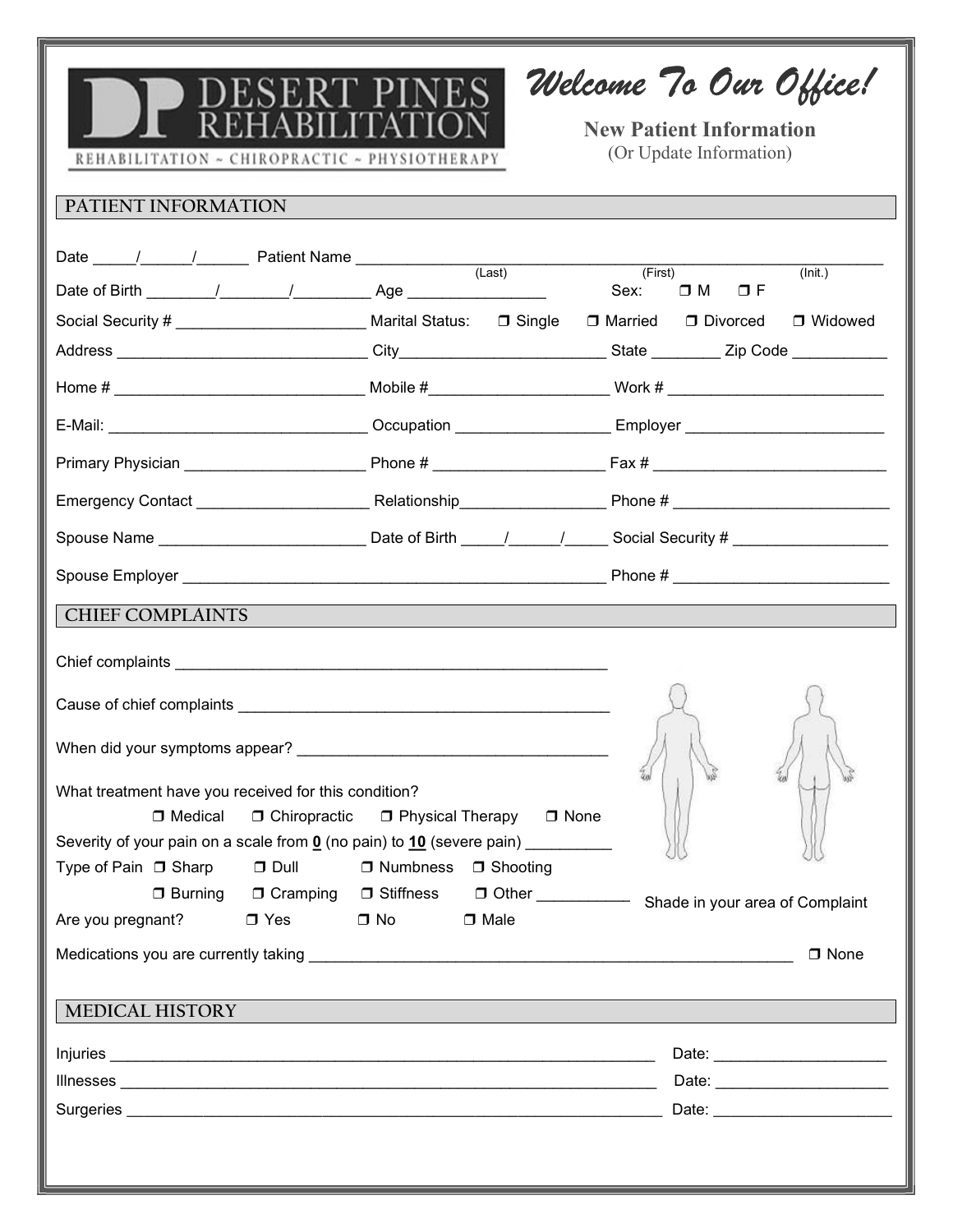|                                                                                                                                                                                                                                                                                                                                                                                                                             |                                                                    | Member Id #__________________________________Group Id #______________Social Security # __________________                                                                                                                                                                                                                                                                                                                                                                                                                                            |
|-----------------------------------------------------------------------------------------------------------------------------------------------------------------------------------------------------------------------------------------------------------------------------------------------------------------------------------------------------------------------------------------------------------------------------|--------------------------------------------------------------------|------------------------------------------------------------------------------------------------------------------------------------------------------------------------------------------------------------------------------------------------------------------------------------------------------------------------------------------------------------------------------------------------------------------------------------------------------------------------------------------------------------------------------------------------------|
|                                                                                                                                                                                                                                                                                                                                                                                                                             |                                                                    |                                                                                                                                                                                                                                                                                                                                                                                                                                                                                                                                                      |
|                                                                                                                                                                                                                                                                                                                                                                                                                             |                                                                    |                                                                                                                                                                                                                                                                                                                                                                                                                                                                                                                                                      |
|                                                                                                                                                                                                                                                                                                                                                                                                                             |                                                                    |                                                                                                                                                                                                                                                                                                                                                                                                                                                                                                                                                      |
|                                                                                                                                                                                                                                                                                                                                                                                                                             |                                                                    |                                                                                                                                                                                                                                                                                                                                                                                                                                                                                                                                                      |
|                                                                                                                                                                                                                                                                                                                                                                                                                             |                                                                    |                                                                                                                                                                                                                                                                                                                                                                                                                                                                                                                                                      |
|                                                                                                                                                                                                                                                                                                                                                                                                                             |                                                                    | Member Id #_________________________________Group Id #______________Social Security # ______________                                                                                                                                                                                                                                                                                                                                                                                                                                                 |
|                                                                                                                                                                                                                                                                                                                                                                                                                             |                                                                    |                                                                                                                                                                                                                                                                                                                                                                                                                                                                                                                                                      |
| HIPPA/ INSURANCE AUTHORIZATION & RELEASE                                                                                                                                                                                                                                                                                                                                                                                    |                                                                    |                                                                                                                                                                                                                                                                                                                                                                                                                                                                                                                                                      |
| $\bullet$<br>Your personal health information may be disclosed, if required to do so by law.<br>$\bullet$<br>You have the right to access your medical file and billing records.<br>$\bullet$<br>You have the right to request that we amend your information.<br>$\bullet$<br>You may revoke any written authorization given to us.<br>$\bullet$<br>All requests must be presented to this office in writing.<br>$\bullet$ | <b>HIPAA COMPLIANCE</b><br><b>INSURANCE ASSIGNMENT AND RELEASE</b> | Your personal health information cannot be shared unless to prevent serious threat to your health or others.<br>Relationship <b>Relationship</b><br>The above information is true to the best of my knowledge. I authorize my insurance benefits to be paid directly to DESERT PINES<br>REHABILITATION. I authorize DESERT PINES REHABILITATION to release any information required to process my claims. I<br>understand it is my responsibility to make sure my account is paid by my insurance company. I have verified with my insurance company |
| that DESERT PINES REHABILITATION is a participating provider. I understand that I am fully financially responsible if there are any<br>unpaid claims by my insurance company for any reason.                                                                                                                                                                                                                                |                                                                    |                                                                                                                                                                                                                                                                                                                                                                                                                                                                                                                                                      |
|                                                                                                                                                                                                                                                                                                                                                                                                                             |                                                                    |                                                                                                                                                                                                                                                                                                                                                                                                                                                                                                                                                      |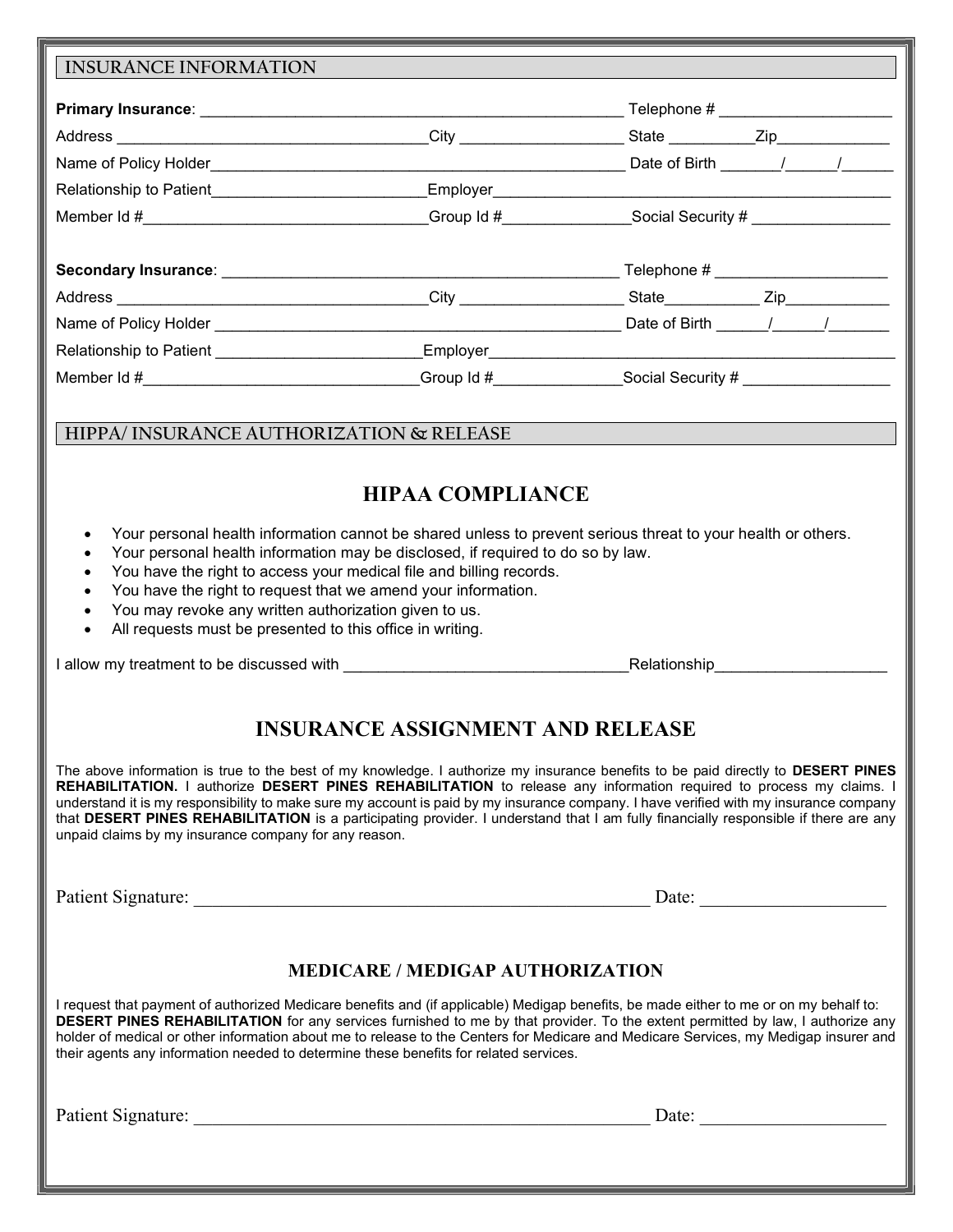## VEHICLE ACCIDENT INFORMATION

|                                                                                                                              | (Last)                                                                                                                                                                                                                                                                                  | (First)                                                  |                                |
|------------------------------------------------------------------------------------------------------------------------------|-----------------------------------------------------------------------------------------------------------------------------------------------------------------------------------------------------------------------------------------------------------------------------------------|----------------------------------------------------------|--------------------------------|
|                                                                                                                              |                                                                                                                                                                                                                                                                                         |                                                          | (lnit)                         |
| Where you the: O Driver O Front passenger O Rear Passenger O Pedestrian O Other ____________________                         |                                                                                                                                                                                                                                                                                         |                                                          |                                |
| Model of vehicle you were in:<br>Speed of your vehicle:                                                                      |                                                                                                                                                                                                                                                                                         | Show how the accident happened                           |                                |
| Model of the other vehicle:<br>Speed of the other vehicle:                                                                   | <u> 1989 - Johann John Stone, markin film yn y brening yn y brening yn y brening yn y brening yn y brening yn y b</u>                                                                                                                                                                   |                                                          |                                |
| Were you wearing your seat belt? $\Box$ Yes                                                                                  | $\Box$ No                                                                                                                                                                                                                                                                               |                                                          |                                |
| Did your airbag deploy? □ Yes □ No □ No airbag                                                                               |                                                                                                                                                                                                                                                                                         |                                                          |                                |
| At time of impact you were looking: □ Straight Ahead □ Ahead, but not sure □ Down                                            |                                                                                                                                                                                                                                                                                         | $\Box$ Left                                              | $\Box$ Right                   |
| Did you brace yourself for the impact? $\Box$ Yes                                                                            | $\square$ No                                                                                                                                                                                                                                                                            |                                                          |                                |
| Did your head/body strike anything inside the vehicle? □ No □ Yes My ____________ struck the ____________                    |                                                                                                                                                                                                                                                                                         |                                                          |                                |
| Were you unconscious immediately after the accident? $\Box$ No                                                               |                                                                                                                                                                                                                                                                                         | $\Box$ Yes<br>$\Box$ Unsure                              |                                |
| Did the police come to the accident site? $\Box$ Yes $\Box$ No Was a report filed? $\Box$ Yes $\Box$ No $\Box$ Unsure        |                                                                                                                                                                                                                                                                                         |                                                          |                                |
| Visible damage to your vehicle: □ Unknown □ No visible damage □ Minor □ Moderate □ Heavy □ Totaled                           |                                                                                                                                                                                                                                                                                         |                                                          |                                |
| Visible damage to other vehicle: $\Box$ Unknown                                                                              |                                                                                                                                                                                                                                                                                         | □ No visible damage □ Minor □ Moderate □ Heavy □ Totaled |                                |
| Was your vehicle towed from the scene?                                                                                       | $\Box$ Yes<br>$\square$ No                                                                                                                                                                                                                                                              | $\Box$ Unsure                                            |                                |
| Did an ambulance/paramedics come to the accident site? $\Box$ Yes                                                            |                                                                                                                                                                                                                                                                                         | $\Box$ No                                                |                                |
| How did you leave the accident site? $\Box$ Ambulance $\Box$ Drove home $\Box$ Was driven home $\Box$ Was driven to hospital |                                                                                                                                                                                                                                                                                         |                                                          |                                |
| Did you go to a hospital / doctor? $\Box$ No $\Box$ Yes<br>Treatments received:<br>$\square$ Exam                            | Which one: which we have a set of the set of the set of the set of the set of the set of the set of the set of the set of the set of the set of the set of the set of the set of the set of the set of the set of the set of t<br>$\Box$ X-rays $\Box$ Injection $\Box$ Rx prescription | When:<br>$\square$ Released                              | □ Admitted                     |
| Home treatments:<br>$\Box$ None                                                                                              | $\Box$ Rest $\Box$ Home heat pack                                                                                                                                                                                                                                                       | $\Box$ Home cold pack                                    | D OTC Meds                     |
| Are your symptoms getting worse?                                                                                             | $\Box$ Yes $\Box$ No                                                                                                                                                                                                                                                                    | $\Box$ Staying the same                                  |                                |
| Have you missed work due to this injury? $\Box$ No $\Box$ Yes How many days?                                                 |                                                                                                                                                                                                                                                                                         |                                                          |                                |
| Mark all symptoms you have had since your injury:                                                                            |                                                                                                                                                                                                                                                                                         |                                                          |                                |
| $\Box$ Headache                                                                                                              | D Dizziness                                                                                                                                                                                                                                                                             | <b>D</b> Blurred Vision                                  |                                |
| □ Neck Pain                                                                                                                  | □ Arm Pain/ Numbness                                                                                                                                                                                                                                                                    | $\Box$ Ringing in ears                                   |                                |
| $\Box$ Mid back pain                                                                                                         | □ Chest/ Ribs Pain                                                                                                                                                                                                                                                                      | $\Box$ Sleep loss                                        |                                |
| <b>D</b> Low Back Pain                                                                                                       | □ Leg Pain/ Numbness                                                                                                                                                                                                                                                                    |                                                          |                                |
|                                                                                                                              |                                                                                                                                                                                                                                                                                         |                                                          | Date $\frac{1}{\sqrt{2\pi}}$ / |